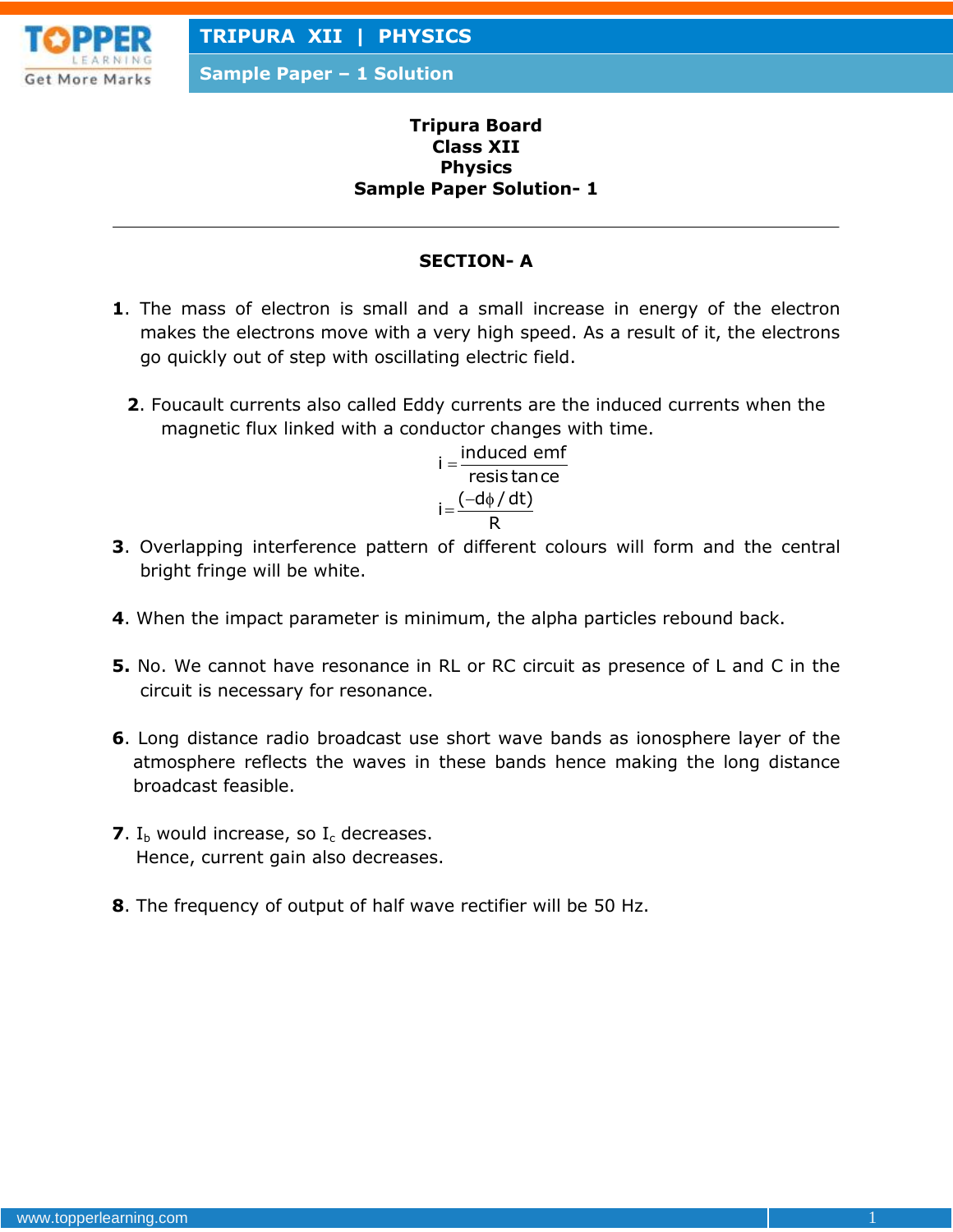

**Sample Paper – 1 Solution**

## **SECTION- B**

**9**. Area vector S in y-z plane points along outward along positive x-direction.  $\vec{S} = 20 \hat{i}$ 

Hence the flux is:

 $\phi_{E} = \vec{E} \cdot \vec{S} = (6\hat{i} + 3\hat{j} + 4\hat{k}) \cdot 20\hat{i}$  $= 120$  units.

**10**. Let  $R_1$  and  $R_2$  be the resistances of the coils.

 $R_1 + R_2 = 18$  (i) series connection  $R_1 R_2 / (R_1 + R_2) = 4$  (ii) parallel connection

Multiplying (i) and (ii) we have  $R_1 R_2 = 18x 4 = 72$ Now  $(R_1 - R_2)^2 = (R_1 + R_2)^2 - 4 R1 R2 = 18^2 - 4 (72) = 36$ 

 $R_1 - R_2 = \pm 6$  (iii) Solving equations (i) and (iii), we get  $R_1=12 \Omega$  or 6  $\Omega$ ;  $R_2=6 \Omega$  or 12  $\Omega$ .

### **11**.

$$
\tau = MB \sin \theta
$$
  
\n
$$
M = \frac{\tau}{B \sin \theta}
$$
  
\n
$$
M = \frac{0.055}{0.35 \times 0.5}
$$
  
\n
$$
M = 0.31 J T^{-1}
$$

**12**.

$$
T = \frac{1}{v} = \frac{\lambda}{c}
$$
  
\n
$$
T = \frac{5550 \times 10^{-10}}{3 \times 10^{8}}
$$
  
\n
$$
T = 1.85 \times 10^{-15} \text{ sec on}
$$

**13**. A potentiometer is sensitive if it is capable of measuring the small potential differences and it shows significant change in balancing length for a small change in the potential difference being measured.

Sensitivity of potentiometer means the smallest potential difference that can be measured by using it. This can be achieved by decreasing the potential gradient by increasing the length of the wire or reducing the current in the potentiometer using rheostat.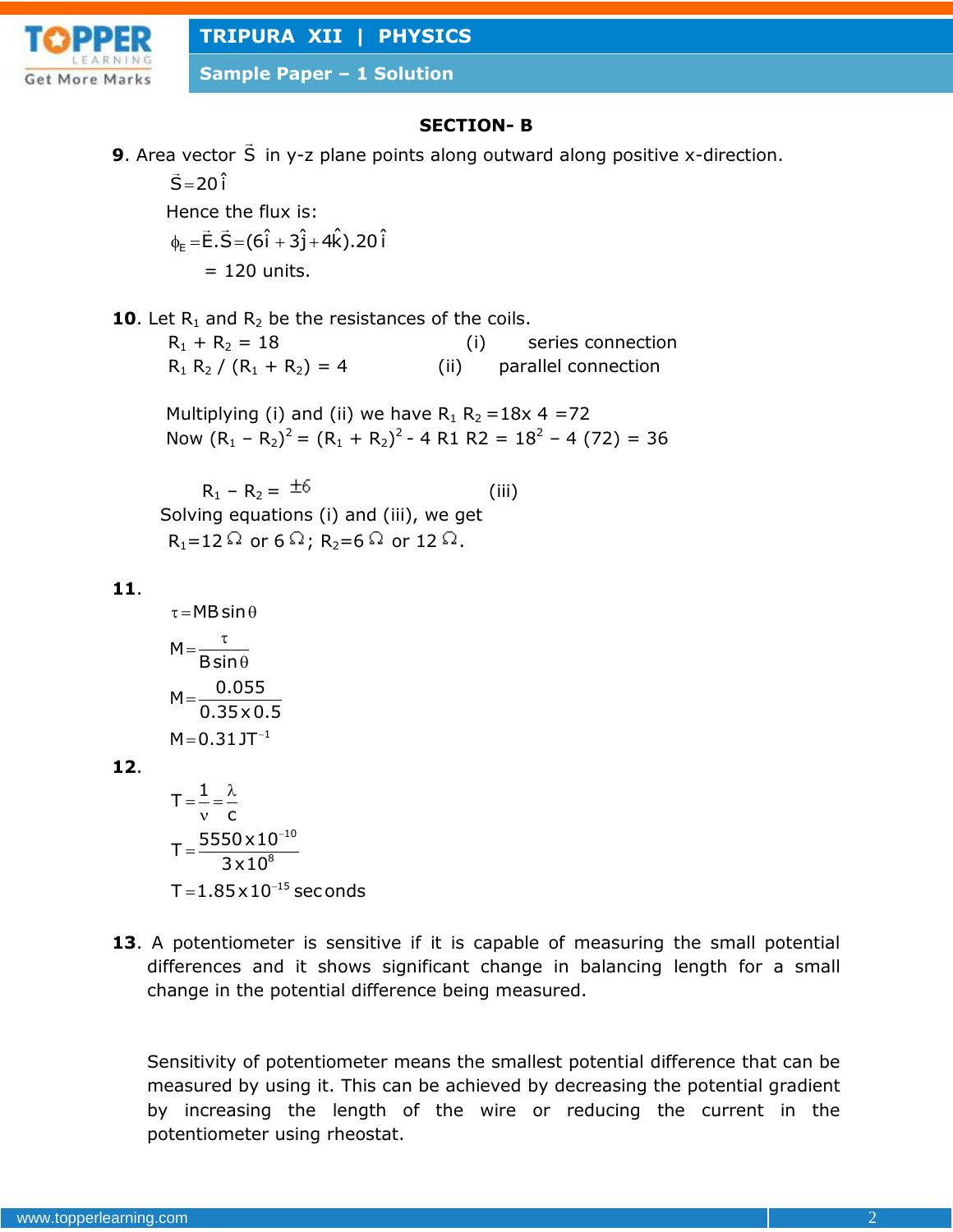

**Sample Paper – 1 Solution**

**14**. If a lens has different radii of curvature, it forms an image of an object placed on its axis. If we reverse the lens the position of the image of the object will not change.

We can deduce this using the lens makers' formula which is as follows:

$$
\frac{1}{f} = (\mu - 1)(\frac{1}{R_1} - \frac{1}{R_2})
$$

#### **OR**

The images formed by total internal reflection are brighter than those formed by mirrors or lenses because, in total internal reflection 100% of incident light is reflected back into the same medium without any loss of intensity, while in reflection from mirrors and lenses there is always some loss of intensity.

**15**. According to Einstein's photoelectric equation,

 $(1/2)$  mv<sup>2</sup><sub>max</sub> = h f – h f<sub>0</sub>

Where,  $m =$  mass of the electron

 $f = frequency of incident radiation$ 

 $f_0$  = threshold frequency

If the frequency of incident radiation is less than the threshold value ( $f < f_0$ ), the K.E. of emitted electron is negative i.e. photoelectric emission will not takes place, no matter how large is the intensity of the incident radiation.

**16**. Ratio of electrons orbit radius to nuclear radius

 $=$  (10<sup>-10</sup> / 10<sup>-15</sup>) = 10<sup>5</sup> m

The radius of sun is  $R = 7 \times 10^8$  m

If we consider radius of earth orbits in same ratio the expected radius of earth orbit would be 7 X  $10^8$  X  $10^5$  = 7 X  $10^{13}$  m.

It means the expected radius of earth's orbit is about 500 times the actual radius which is  $1.5 \times 10^{11}$  m.

**17.** Here, m =  $3.2g = 3.2 \times 10^{-3}$  kg  $E = 10^{10} N C^{-1}$ 

 Let n be the number of electrons removed from the coin. Then the charge on the coin is,

 $q = +n e$ 

When the coin just floats,

Upward force of electric field  $=$  weight of the coin

n q E = mg  
\n
$$
n = \frac{mg}{qE} = \frac{3.2 \times 10^{-3} \times 9.8}{1.6 \times 10^{-19} \times 10^{10}} = 1.96 \times 10^{7} \text{ electrons}
$$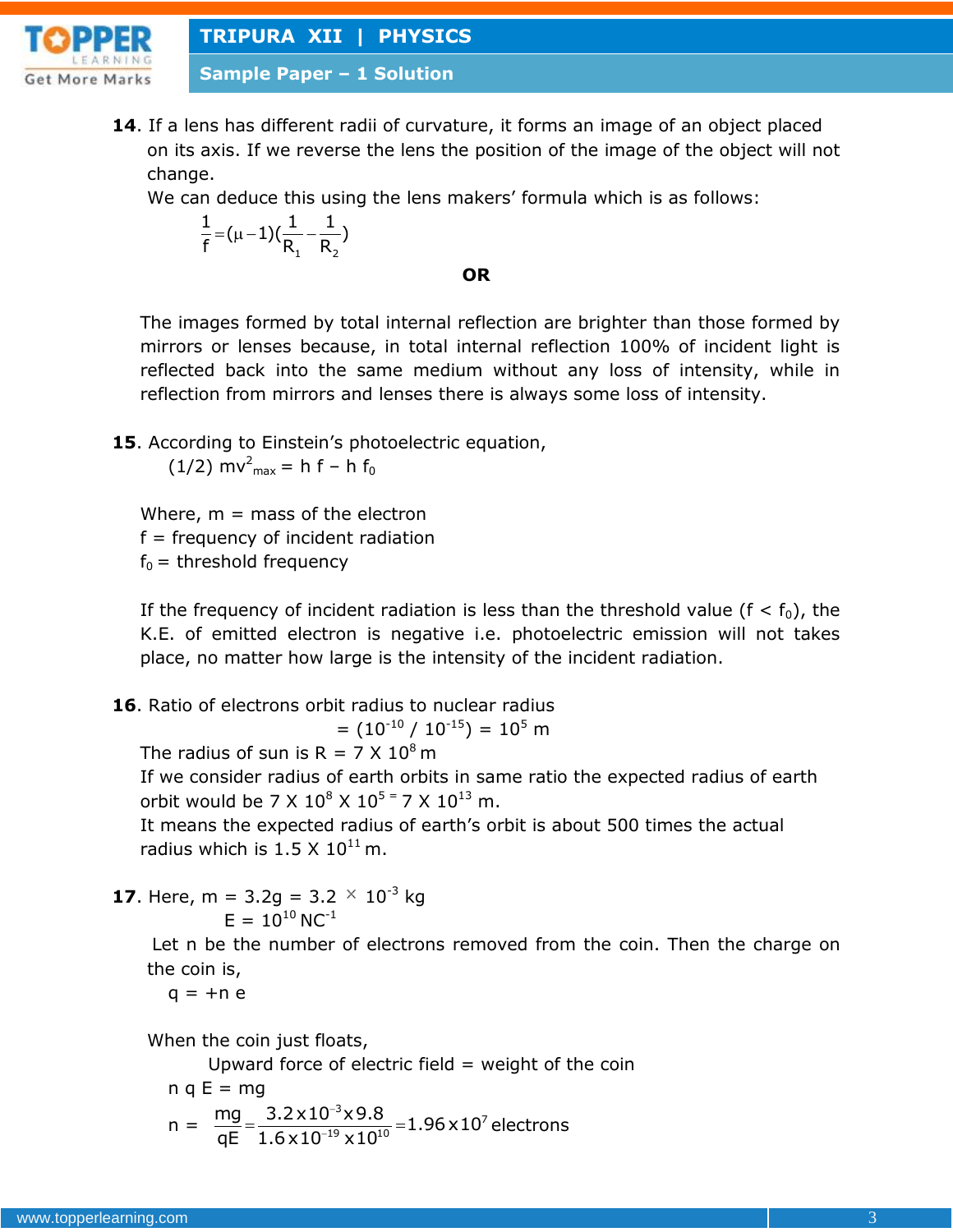

**18.** The network shown in the figure can be redrawn as shown in the figure below.



It is a balanced Wheatstone bridge. Therefore, point C and D are at the same potential. Since no current flows in the branch CD, this branch is ineffective in determining the equivalent resistance between terminal A and B and can be removed.

The branch ABC (=  $R+R= 2R$ ) is in parallel with the branch ADB (=  $R+R= 2R$ ) an yan

$$
R_{AB} = \frac{2R \times 2R}{2R + 2R} = R
$$

#### **SECTION- C**

19. We know when inductances are connected in parallel, then

$$
\frac{1}{L_{p}} = \frac{1}{L_{1}} + \frac{1}{L_{2}}
$$
\n
$$
\frac{1}{L_{p}} = \frac{1}{3} + \frac{1}{7}
$$
\n
$$
1 / L_{p} = 10 / 21
$$
\n
$$
L_{p} = 2.1 H
$$
\n
$$
L_{total} = 6 + 5 + 2.1 = 13.1 H
$$
\n
$$
\phi = (4 t^{2} + t + 5) \times 10^{-3}
$$
\n
$$
e = - (d\phi / dt)
$$
\n
$$
e = d ((4 t^{2} + t + 5) \times 10^{-3}) / dt
$$
\n
$$
e = (8 t + 1) \times 10^{-3}
$$
\nAt  $t = 3 s$   
\n
$$
e = 25 \times 10^{-3} \text{ volts}
$$
\n
$$
e = 0.025 \text{ volts}
$$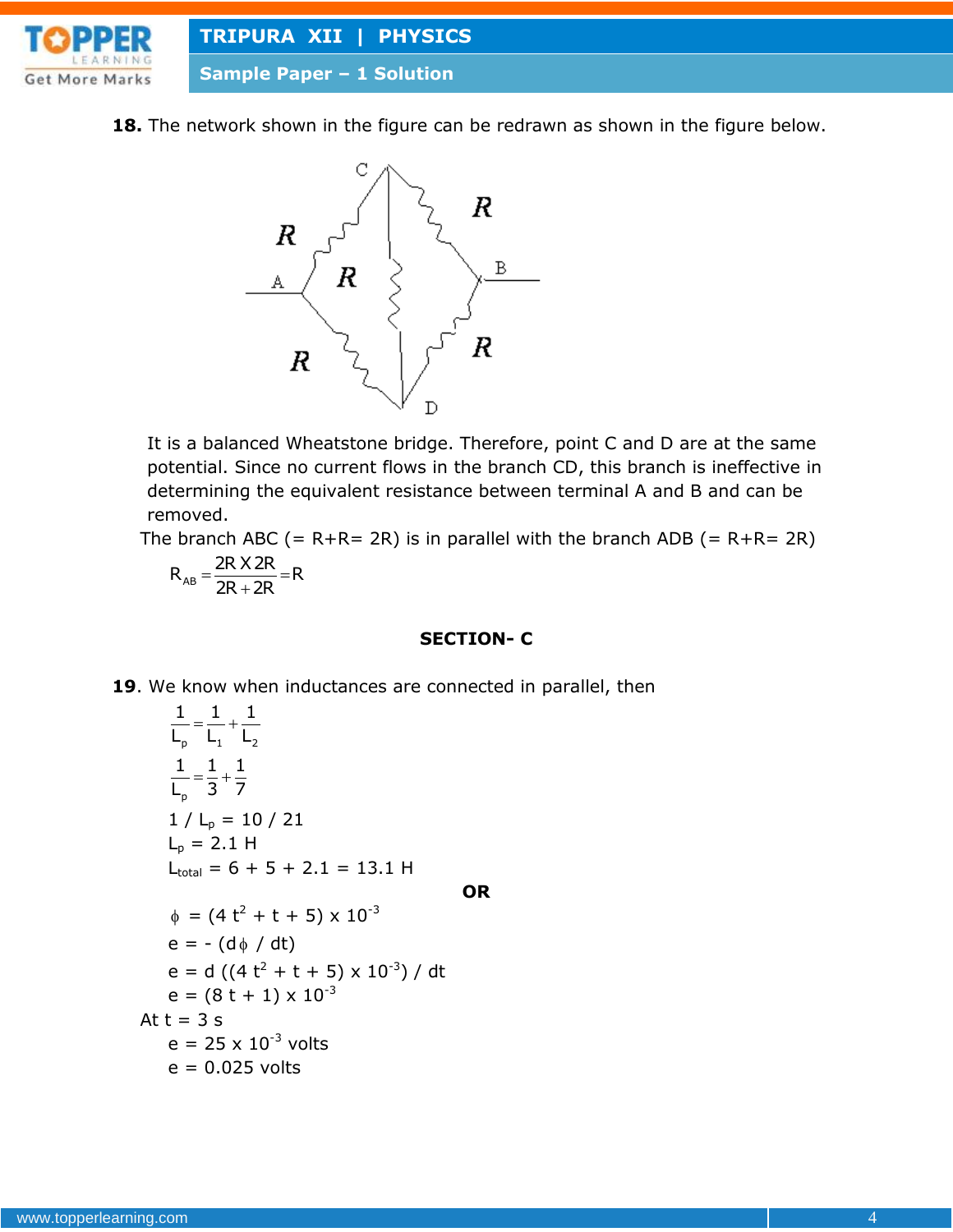

**Sample Paper – 1 Solution**

### **20.**

$$
E = -\frac{dv}{dr} = -\frac{10 V}{10 cm}
$$

$$
= \frac{10 V}{10^{-1} m} = 100 V m^{-1}
$$

(i) Magnitude of electric field between Y and Z is  $100 \text{ Vm}^{-1}$ The direction of the electric is from plate A to plate B.

(ii) Zero. This is because the points X and Y are at the same potential.

# 21. In a pure inductive circuit

 $I = I_0 \sin \omega t$  $V = V_0 \sin (\omega t + 90^\circ)$  $V = V_0 \cos \omega t$ V leads by  $\pi/2$ 

Hence,

Power, 
$$
P = \frac{1}{T} \int_{0}^{T} V I dt
$$
  
\n
$$
P = \frac{1}{T} \int_{0}^{T} V_{0} I_{0} \sin \omega t \cos \omega t dt
$$
\n
$$
P = \frac{V_{0} I_{0}}{2T} \int_{0}^{T} \sin 2\omega t dt
$$
\n
$$
P = 0
$$

**22**.

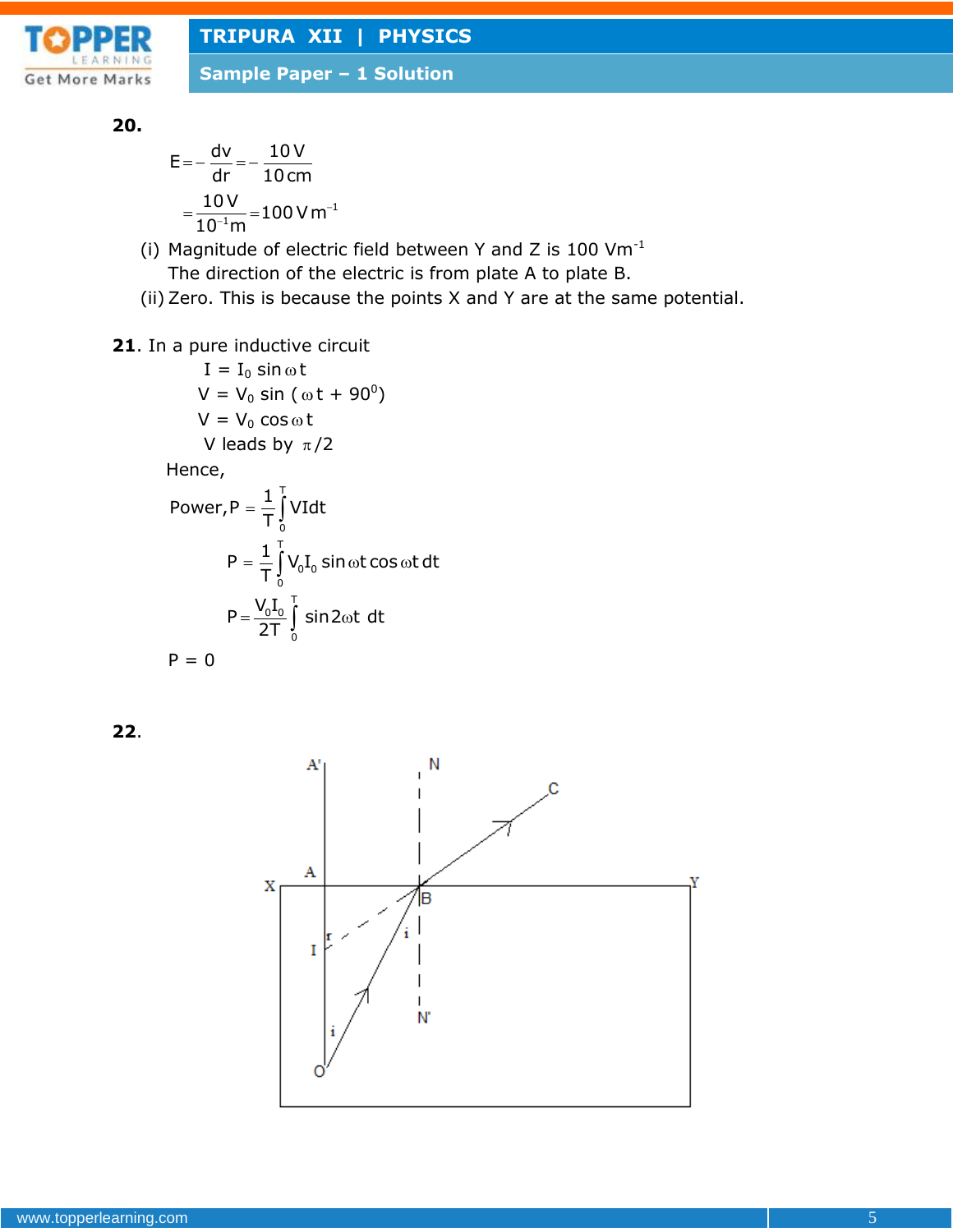

**Sample Paper – 1 Solution**

In figure, OA passes straight along OAA'. Another ray of light from O incident at angle i on XY along OB deviates away from normal. It gets refracted at angle r along BC. When we produce back BC meets OA at I. Hence it's the virtual image of O. Hence AI is the apparent depth and AO is the real depth.

 $\angle$  AOB =  $\angle$  OBN' = i  $\angle$  AIB =  $\angle$  NBC = r In  $\Delta$  $sin i = AB / OB$ In  $\triangle$  IAB, sin r = AB / IB

Light is travelling from denser to rarer medium, so

 $\mu_w^a$  = Sin r / sin i = (AB / IB) x (OB / AB) = OB / IB  $\mu_w^a$  = OA / IA = real depth / apparent depth = x / y  $y = x / \mu_w^a = x / 4/3 = (3/4) x$ 

Hence apparent depth is 34 of the real depth.

### **23**.

(a) In Young's double slit experiment, the distance of the nth fringe from the central fringe is given by;

 $X_n = (2n - 1) \lambda D/2d$ Where  $n = 1, 2, 3, \ldots$ . For second dark fringe, n=2  $X_2 = (2x 2-1) (\lambda D/2d) = 3(\lambda D/d)$ Here  $\lambda = 6000 \times 10^{-10}$ m; D = 0.800m; d=0.200x 10<sup>-3</sup>m  $X =$ 10 3  $3 \times 6000 \times 10^{-10} \times 0.800$  $\frac{2 \times 0.200 \times 10}{2 \times 0.200 \times 10}$  $\frac{10 \times 0.800}{1 \times 10^{-3}} = 0.360 \times 10^{-2} \text{m}$ 

(b)The distance of nth bright fringe from the central fringe is given by;  $x_n = n(\lambda D/d)$ 

 For second bright fringe, n=2 Therefore

 $x_2 = 2(\lambda D/d) =$ 10 3  $2 \times 6000 \times 10^{-10} \times 0.800$ 0.200 x10  $\frac{10 \times 0.800}{10^{-3}}$  = 0.480 x10<sup>-2</sup>m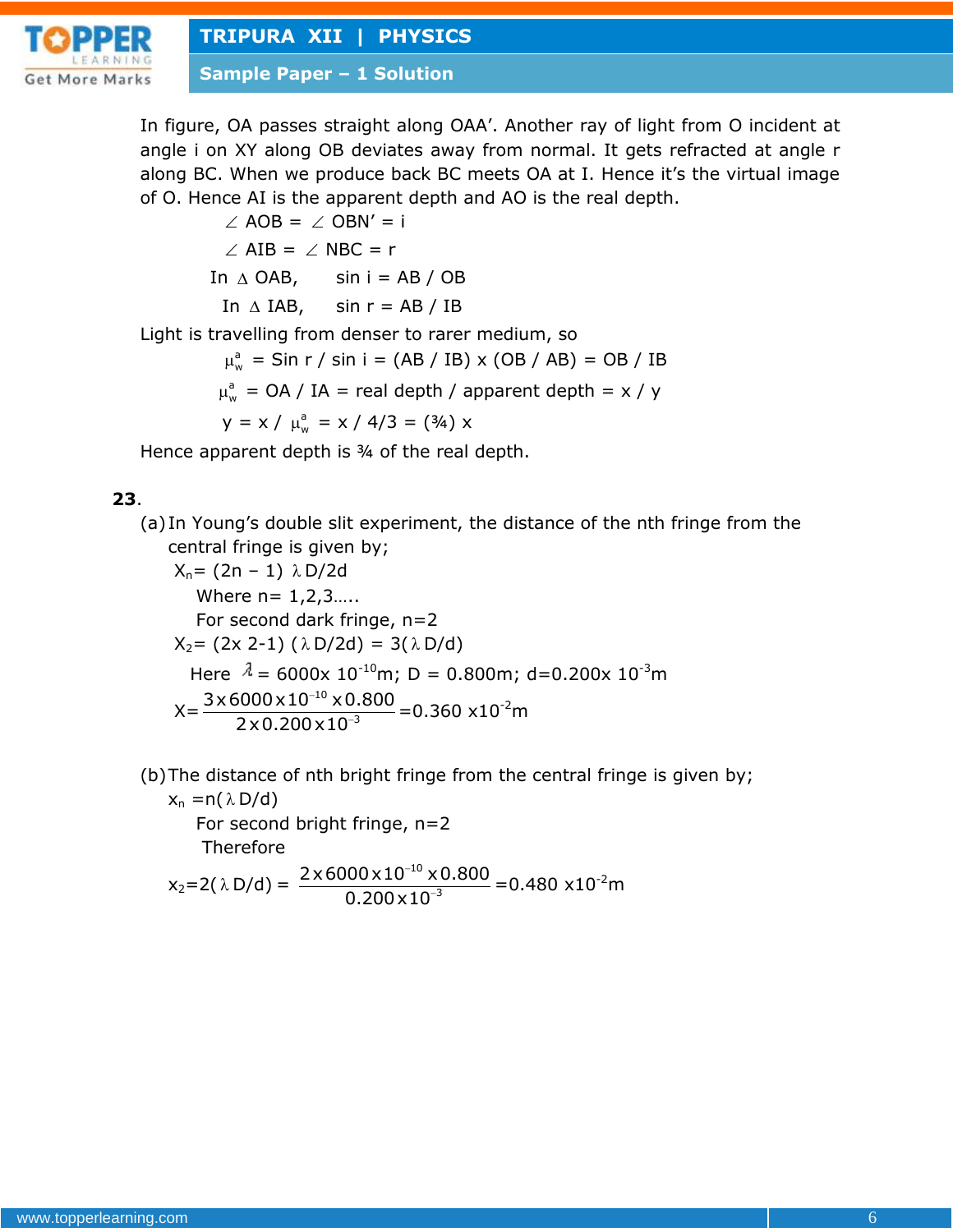

**Sample Paper – 1 Solution**

- **24**. The information or message signal is called "base band signal". In general, it spreads over a range of frequencies called the signal 'bandwidth'.
	- (i) The frequency range of voice of human speech is from 300 Hz to 3100Hz at the maximum end. Hence the bandwidth of 3100-300= 2800 Hz is considered adequate for speech transmission.
	- (ii) Different musical instruments produce high frequencies covering the entire range of audible frequencies from 20 Hz to 20 KHz. Hence, a bandwidth of about 20 KHz is required.
	- (iii) Video signals require about 4.2 MHz of bandwidth. As TV signals contain both video as well as voice, hence a signal band width of 4.5 MHz is required. But to avoid interference among telecast by different TV stations, a TV channel is usually allotted 6 MHz of bandwidth for transmission.
- **25**. The communication of signal between transmitter and receiver with the help of satellite is called satellite communication.

**Working:** A satellite receives the signals from earth (which is beamed by transmitter), processes the signals and transmits them back to earth. The signal beamed by the satellite is received back on a distant location on earth, from which the original information signal is extracted by the process called demodulation.

The frequency at which satellite receives the signal is called uplink frequency while the frequency at which satellite returns the signal towards earth is called as downlink frequency. The downlink frequency and uplink frequencies are different so that there is no interference between these two signals.

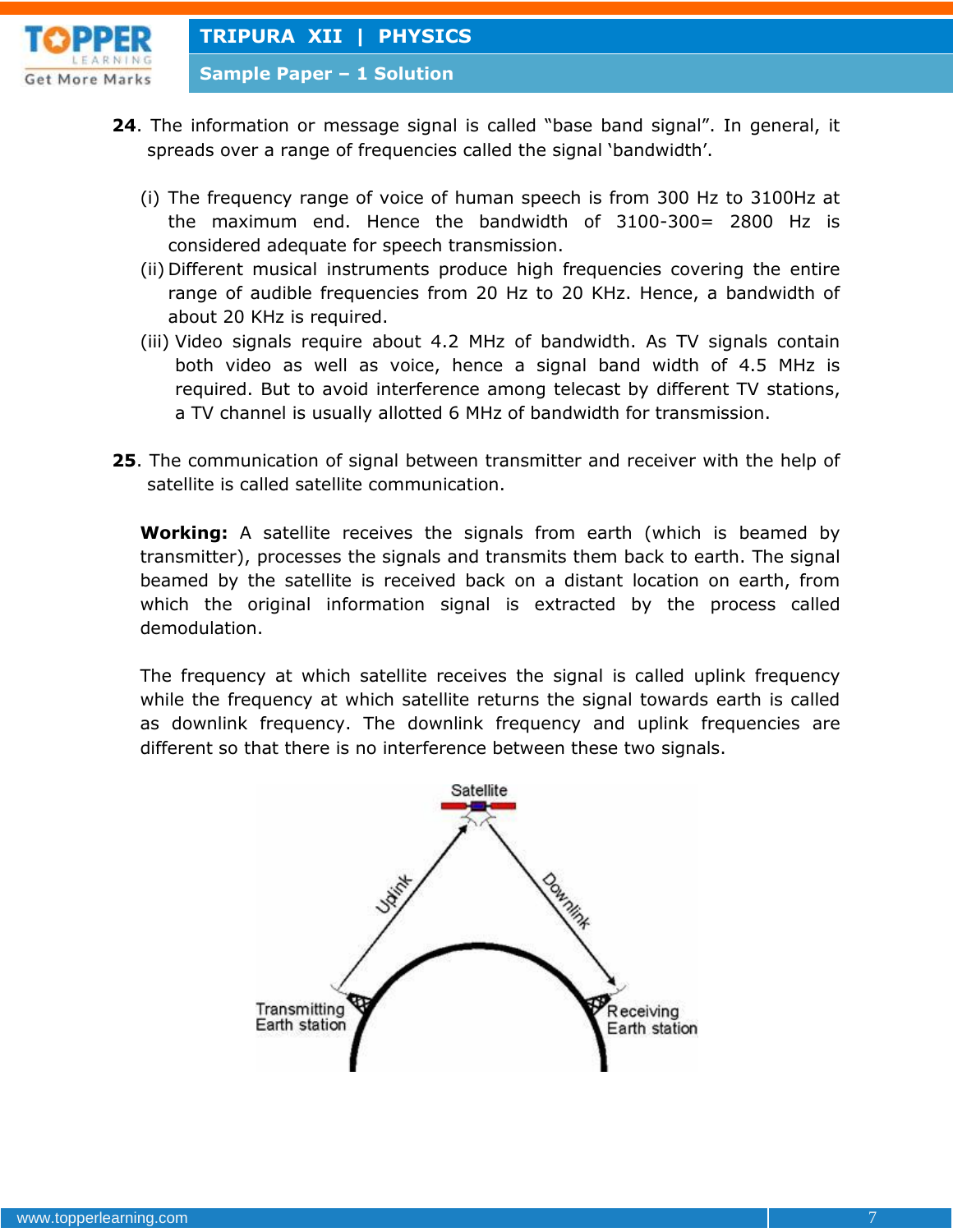

**Sample Paper – 1 Solution**

#### **26**.

- (i) Awareness, critical thinking, decision making and persuasive power.
- (ii) The radiations from a radioactive element are  $\alpha$ ,  $\beta$  and  $\gamma$  -rays. In the order of

increasing ionising power, they are  $\gamma$  -rays,  $\beta$ -particle and  $\alpha$ -particle.

**27**. The magnetic field lines for a bar magnet and a solenoid resembles each other. Thus a bar magnet may be considered as a large number of circulating circuits in analogy with a solenoid.

Consider the figure shown below:



The magnitude of the field at point P due to the circular element is,

$$
dB = \frac{\mu_0 n dx I a^2}{2[(r-x)^2 + a^2]^{3/2}}
$$

The magnitude of total field is obtained by integrating from  $x = -1$  to  $x = +1$ , thus,

$$
B = \frac{\mu_0 n I a^2}{2} \int_{-I}^{+} \frac{dx}{[(r - x)^2 + a^2]^{3/2}}
$$

Considering the far axial field of solenoid i.e. r>> a and >> l, then

$$
[(r - x)^{2} + a^{2}]^{3/2} \approx r^{3}
$$

$$
\therefore B = \frac{\mu_{0} n I a^{2}}{2r^{2}} \int_{-1}^{1} dx
$$

$$
= \frac{\mu_{0} n I a^{2} 2I}{2r^{3}}
$$

Since magnetic moment of solenoid = n (2l) I ( $\pi a^2$ )

$$
\therefore B = \frac{\mu_0 2m}{2\pi r^3}
$$

This is also the far axial magnetic field of a bar magnet. Thus, a bar magnet and a solenoid produce similar magnetic field.

**OR**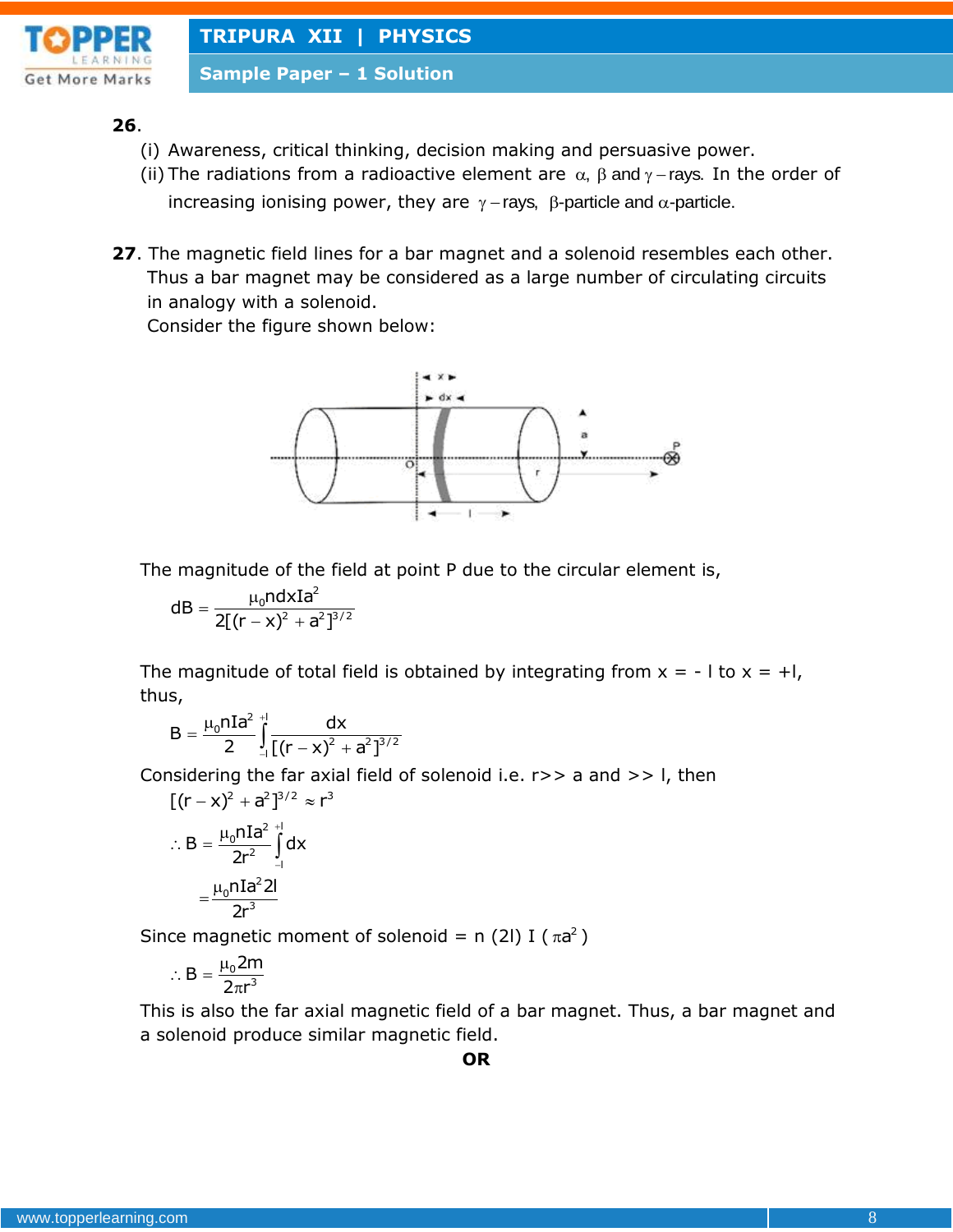

**Sample Paper – 1 Solution**

Since the current distribution possesses cylindrical symmetry, therefore the magnetic field it generates also possesses cylindrical symmetry. The magnetic field circulates in the x-y plane in an anti-clockwise direction.

Let us first calculate the magnitude of magnetic field outside the wire and apply Ampere's circuital law to a circular Amperian loop in the x-y plane where the loop is centered at the centre of the wire, and is of radius r>a, where "a" is the radius of the cylindrical wire.



As the magnetic field lines form closed circle, so the magnetic field is tangential to the loop everywhere, and is in the same direction as dl taken in the counter clock wise direction. Thus, the angle between the magnetic field and dl is zero everywhere on the loop.

Also, the magnitude of magnetic field is constant. So the situation is same as that for an infinitely thin wire.

From Ampere's law,

$$
\oint \vec{B} \cdot d\vec{l} = \oint \frac{\mu_0}{2\pi r} dl = \frac{\mu_0}{2\pi r} \oint dl
$$
  
We have,  $B = \frac{\mu_0 I}{2\pi r}$  for r > a.

(Since $\oint$ dl = 2 $\pi$ r, is the circumference of the circle)

That is, B $_\alpha$  $^{1}_$ r  $\alpha$ 

Let us now apply Ampere's circuital law to a circular Amperian loop which is of radius  $r < a$ . The current I<sub>e</sub> enclosed by the loop of radius  $r < a$  is

$$
I_{\mathrm{e}}=\frac{I}{\pi a^2}\,\pi r^2=\frac{Ir^2}{a^2}
$$

From Ampere's law,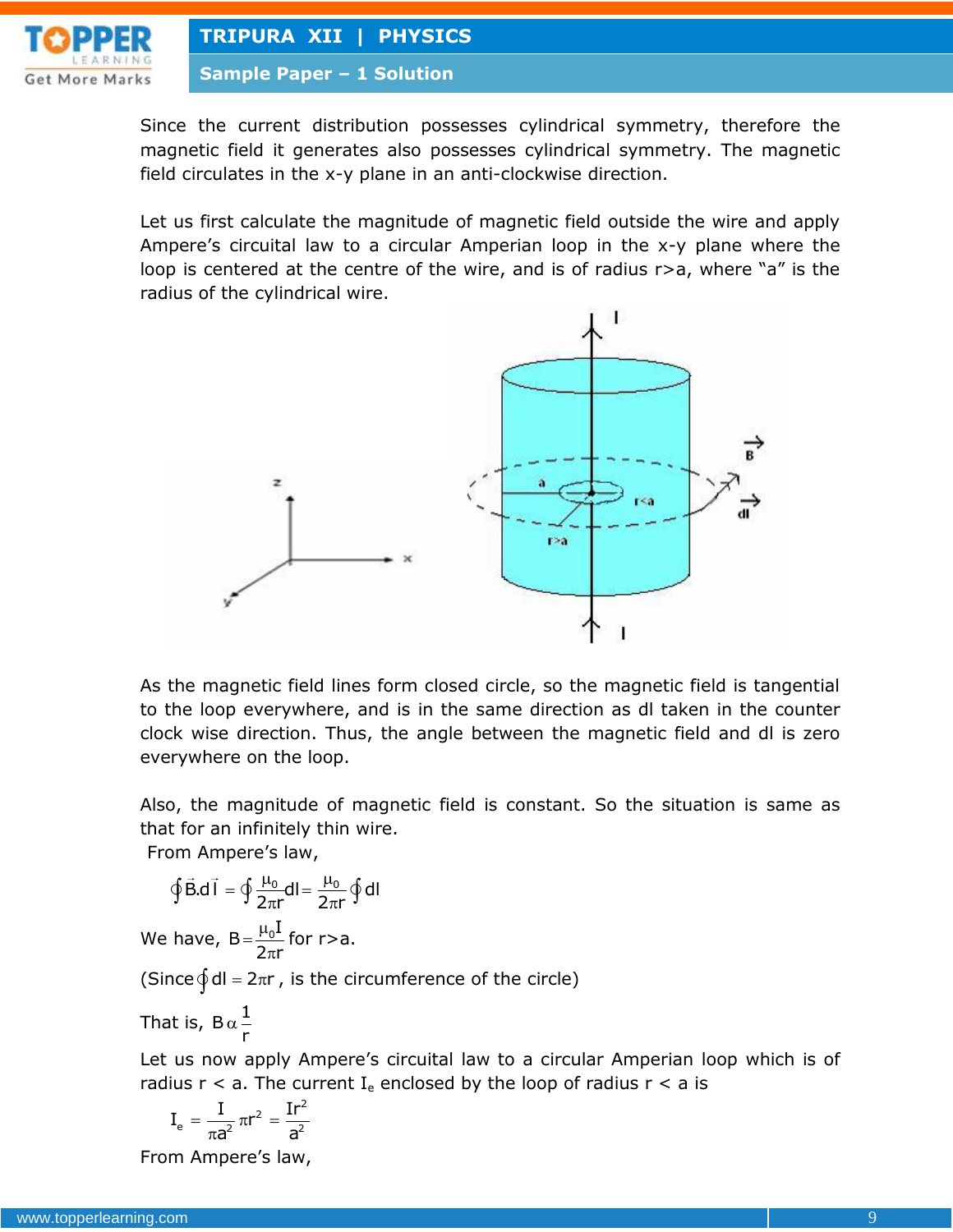

**Sample Paper – 1 Solution**

$$
\oint \vec{B} \cdot d\vec{l} = \mu_0 \mu_r I_e
$$
\n
$$
2\pi r B = \mu_0 \mu_r I_e = \mu_0 \mu_r \frac{Ir^2}{a^2}
$$
\n
$$
B = \frac{\mu_0 \mu_r Ir}{2\pi a^2}, \text{that is } B \alpha r
$$

### **SECTION- D**

**28**. Interference is the phenomena in which the redistribution of light energy in a medium takes place due to superposition of light waves from two coherent sources.

The interference may be of two types:-

1. Constructive interference

2. Destructive interference

We are given with the values,

 $\Delta D = -5 \times 10^{-2}$  m.  $\Delta \beta$  = - 3 x 10<sup>-5</sup> m  $d = 10^{-3}m$ To find out, wavelength  $(\lambda) = ?$  We have the relation,  $\Delta \beta = \Delta D. \lambda / d$ Hence wavelength  $(\lambda)$  can be given by  $\lambda = d$ .  $\Delta \beta / \Delta D = 10^{-3} \times (-3 \times 10^{-5}) / (-5 \times 10^{-2})$  $\lambda = 6 \times 10^{-7}$  m.

#### **OR**

## **Assumptions:**

(i) The lens is a thin lens.

(ii) The aperture of the lens is small.

## **Sign Conventions:**

- (i) All the distance are measured from the optical centre of the lens.
- (ii) Distances measured in the direction of incidence of light are taken as positive and in the opposite direction negative.
- (iii) Distances perpendicular and above the principle axis are taken positive but below the principle axis as negative.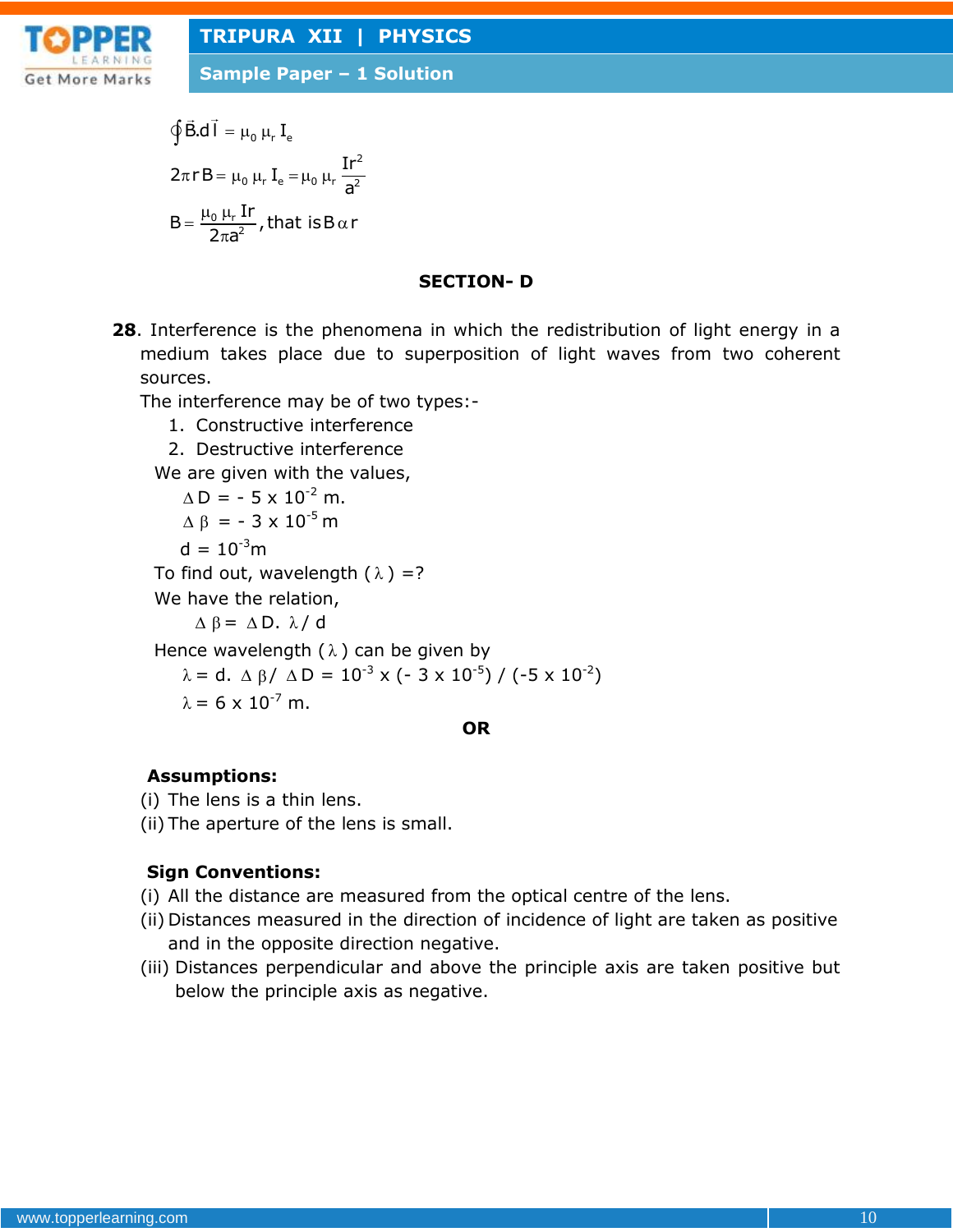

**Sample Paper – 1 Solution**



The image formation of an object AB placed between the optical centre C and principal focus F' of a convex lens has been shown in fig. The image A'B' is virtual, erect and magnified.

As  $\triangle$  A'B'C and  $\triangle$  ABC are similar, hence A'B' CB'  $=$ (i)

Again as  $\triangle$  A'B'F and  $\triangle$  LCF are similar, hence  $\frac{A'B'}{LC} = \frac{B'F}{CF}$  or  $\frac{A'B'}{AB} = \frac{B'F}{CF}$  $=\frac{B'F}{CF}$  or  $\frac{A'B'}{AP} = \frac{B'F}{CF}$  (ii) [  $\because$  LC = AB]

Comparing (i) and (ii), we get  
\n
$$
\frac{CB'}{CB} = \frac{B'F}{CF} = \frac{CB' + CF}{CF}
$$

AB CB

As per sign convention being followed, let  $CB = -u$ ,  $CB' = -v$  and  $CF = +f$ 

$$
\frac{-v}{-u} = \frac{-v + f}{f}
$$

$$
\therefore -v f = uv - uf
$$

Dividing both sides by *uvf,* we get

1 1 1 u f v 1 1 1 v u f  $-\frac{1}{2} = \frac{1}{2} -\frac{1}{2}$  =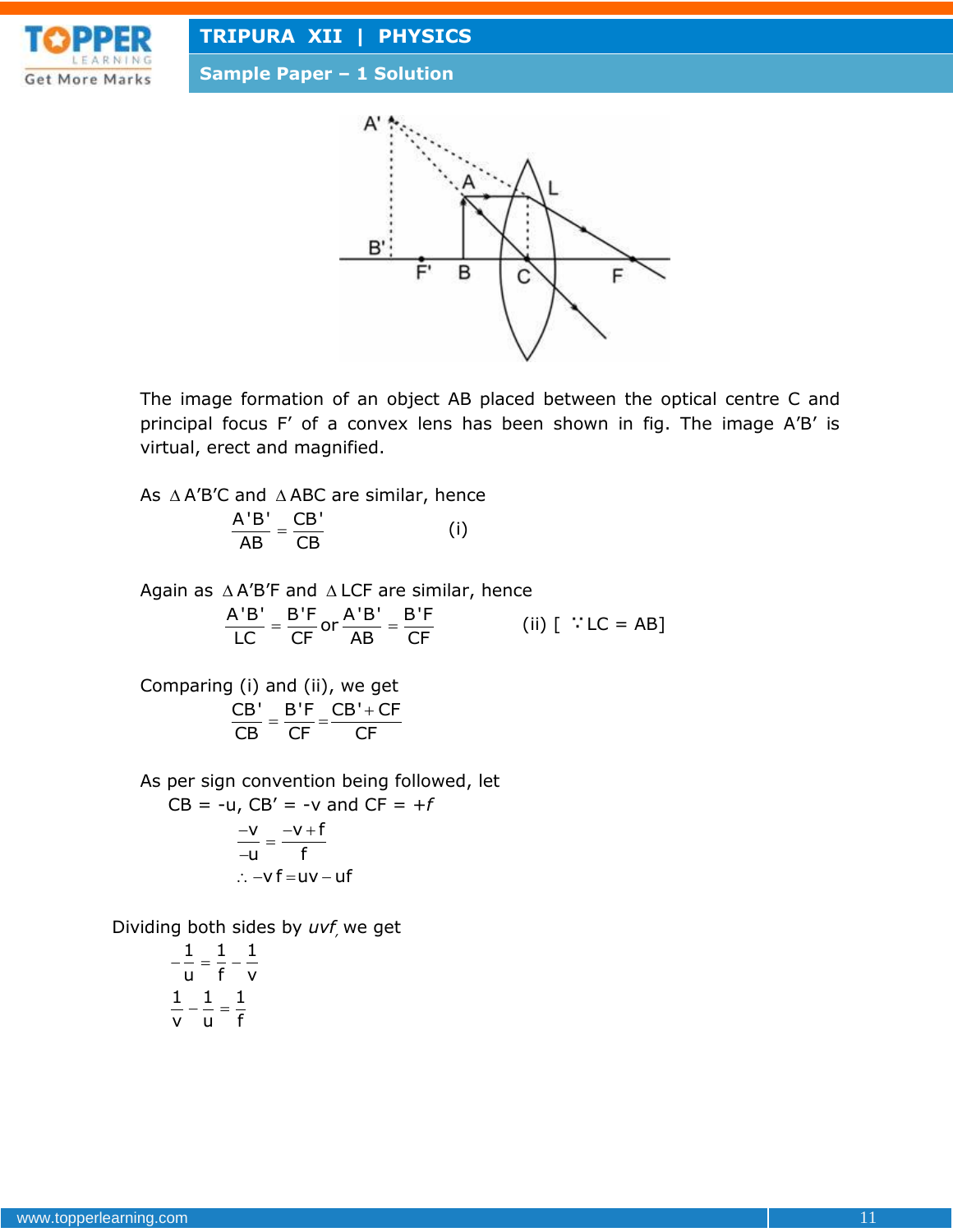

**Sample Paper – 1 Solution**

**29**. The logic symbol of AND is shown in fig.



The truth table of AND gate is given below:-

|   | B | Output |
|---|---|--------|
|   | 0 | Ω      |
| U |   | 0      |
|   | 0 | u      |
|   |   |        |

#### **Realization of an AND gate:**

To realize an AND gate having two inputs A and B, we complete the electrical circuit as shown below in fig. using two diodes  $D_1$  and  $D_2$ .



#### **Operation:**

- (i) When  $A = 0$ ,  $B = 0$ , both diodes conduct and offer low (almost zero) resistance. Hence, whole voltage drop is across the resistor R and the net output voltage level at Y will be zero.
- (ii) When A = 1, B = 0, diode  $D_1$  does not conduct but  $D_2$  conducts and provides a low resistive path. As a result, output voltage level at Y is still zero.
- (iii) When A = 0, B = 1, diode  $D_1$  conducts and provides a low resistance path but  $D_2$  does not conduct. Output voltage level at Y is even now zero.
- (iv) When  $A = B = 1$ , none of the two diodes conduct and there would be no drop in voltage across resistance R. Hence, voltage of Y will be 4V i.e., Y will be at voltage level 1.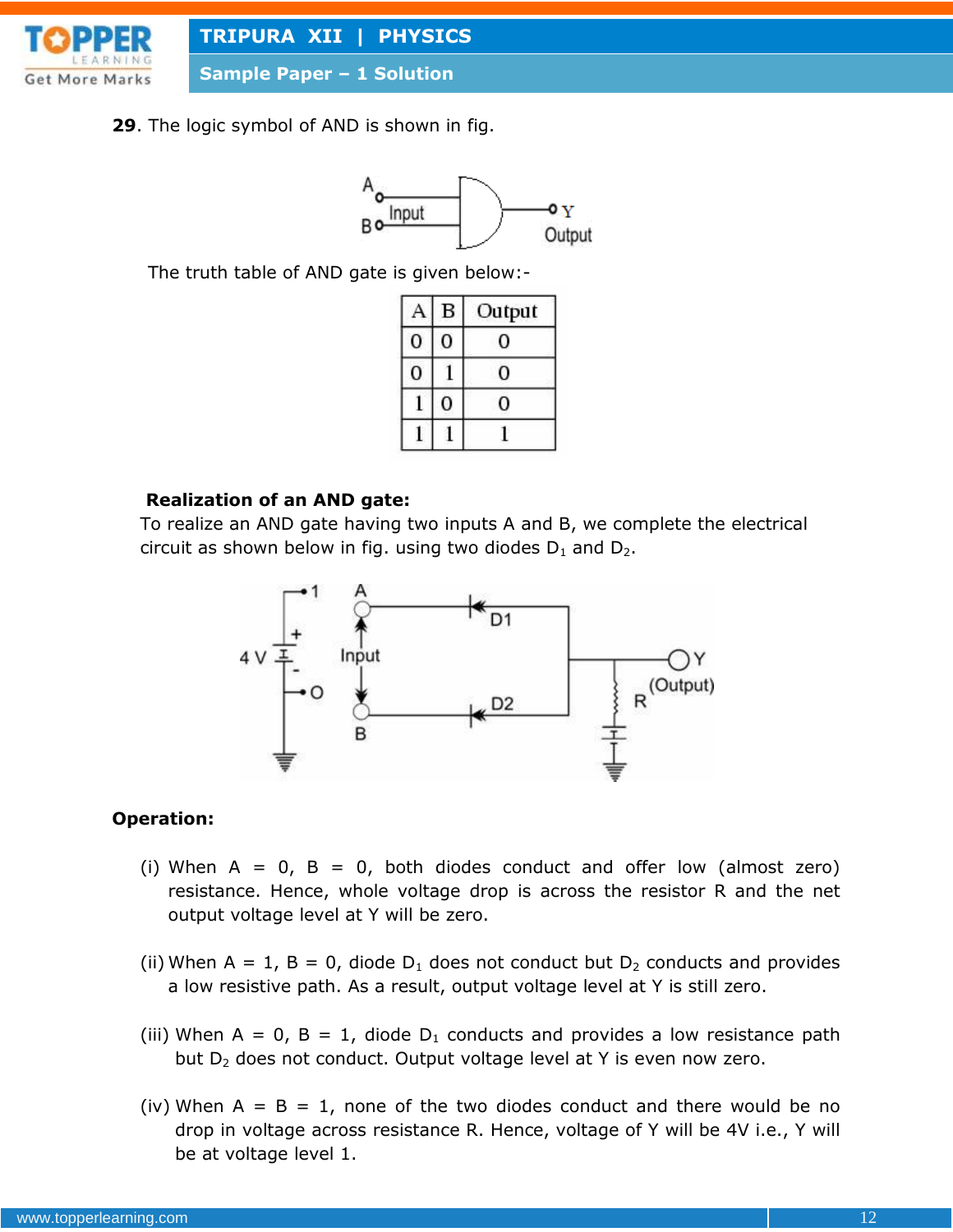

**Sample Paper – 1 Solution**

Thus, output level is 1 only when both inputs A and B are at 1 level, which is the condition of AND gate.

#### **OR**

The circuit arrangement to obtain the characteristics of an n-p-n transistor is shown in fig. In common emitter configuration, we proceed as follows to obtain input and output characteristics.



**Input Characteristics:** Adjust collector-emitter voltage V<sub>CE</sub> with the help of rheostat  $R_2$  and set it at a fixed value  $V_{CE}$ . Now with the help of rheostat  $R_1$  gradually increase the value of base-emitter voltage  $V_{BE}$  in small steps and note the corresponding values of base current  $I<sub>b</sub>$ .

Plot graph between  $I_b$  and  $V_{BE}$  to get the input characteristics. Repeat the process for different constant values of  $V_{CE}$ . The characteristics are shown in fig (a).



Output Characteristics: Keep value of base current  $I<sub>b</sub>$  fixed with the help of  $V_{BE}$ . Now gradually change the value of  $V_{CE}$  and note the values of collector current I<sub>C</sub>. Plot I<sub>C</sub> – V<sub>CE</sub> graph. Repeat the process for different constant values of  $I_b$ . The output characteristics are shown in fig  $(b)$ .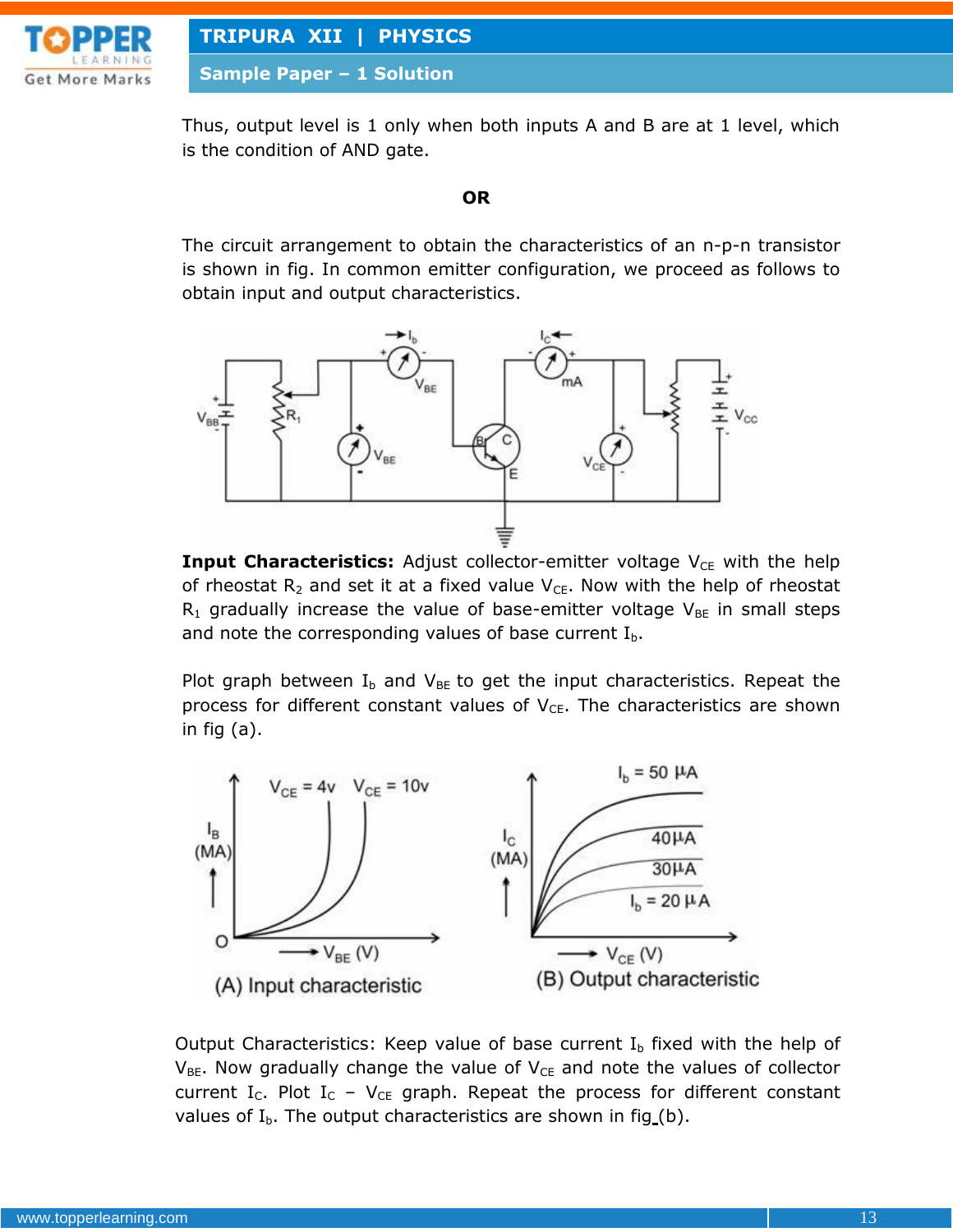

**Sample Paper – 1 Solution**

**30**. Let  $\mu_1$ be refracting index of rarer medium and  $\mu_2$ be the refracting index of spherical convex refracting surface XY of small aperture.

From A draw AM such that  $AM \perp OI$ 

In  $\triangle$ *IAC* 



According to Snell's law

$$
\frac{\mu_2}{\mu_1} = \frac{\sin i}{\sin r} \approx \frac{i}{r} \Rightarrow \mu_2 r = \mu_1 i
$$
  
So,  $\mu_1 (\alpha + \gamma) = \mu_2 (\gamma - \beta)$  (i)

Let

$$
\alpha \approx \tan \alpha = \frac{AM}{OM} = \frac{AM}{PO}
$$

$$
\beta = \tan \beta = \frac{AM}{MI} = \frac{AM}{PC}
$$

As spherical surface has small aperture, so we have<br> $\alpha = \tan \beta - \frac{AM}{A} - AM$ 

$$
y = \tan \beta = \frac{AM}{MC} = \frac{AM}{PC}
$$

Substituting the value in eq. (i), we get

$$
\frac{\mu_1}{PO} + \frac{\mu_2}{PI} = \frac{\mu_2 - \mu_1}{PC}
$$

 $PO$  *PI PC*<br>By sign convention put  $PO = -u$ ,  $PI = +v$ ,  $PC = +R$ We get